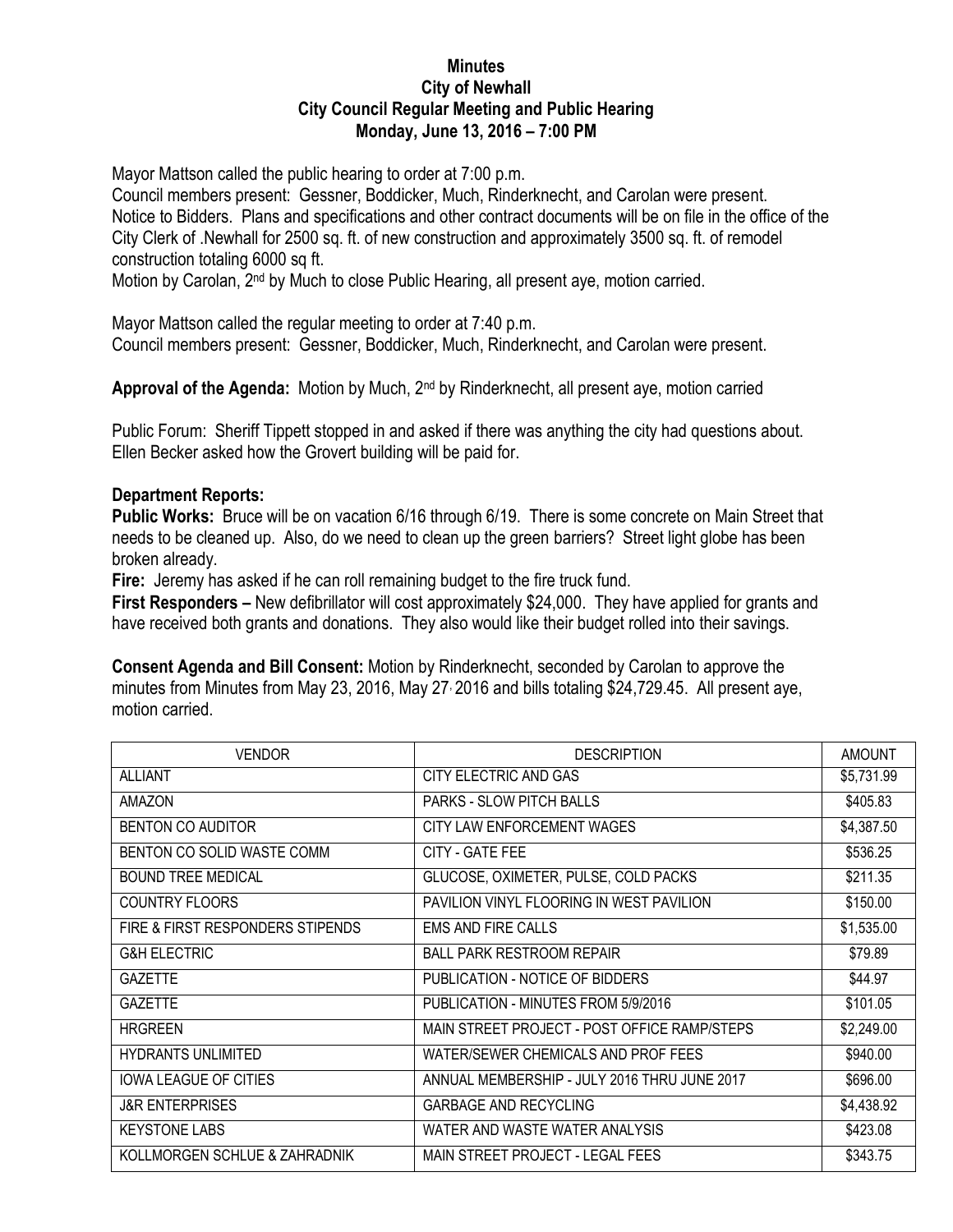| <b>MENARDS</b>               | CITY - WAX BOWL RING W/O SLEEVE, FILL VALVE | \$15.46     |
|------------------------------|---------------------------------------------|-------------|
| MENARDS                      | BULKHEAD UNION, MIP ELBOW, 1"X 4" 80 RISER  | \$11.33     |
| NEWHALL FIRST STOP           | FIRE - DIESEL FUEL                          | \$42.43     |
| NEWHALL POST OFFICE          | POST OFFICE BOX ANNUAL FEE                  | \$86.00     |
| <b>OUR TOWN PUBLICATIONS</b> | <b>HELP WANTED AD</b>                       | \$30.00     |
| PEPSI BEVERAGES              | PARKS - PEPSI PRODUCT                       | \$370.46    |
| PEPSI BEVERAGES              | <b>PARKS - PEPSI PRODUCT</b>                | \$697.11    |
| RITA SEBASTIAN               | <b>PAVILION SUPPLIES</b>                    | \$32.46     |
| SOUTH SLOPE                  | CITY - INTERNET, CABLE AND PHONE            | \$562.87    |
| <b>THARP DESIGN</b>          | 3 3X5 BANNERS FOR BALL PARK                 | \$270.00    |
| US CELLULAR                  | CITY CELL SERVICE                           | \$93.88     |
| <b>VISA</b>                  | CITY - WEBSITE ANNUAL FEE, IDRIVE           | \$242.87    |
|                              |                                             | \$24,729.45 |

## **Council Action:**

- A. HRGreen
	- a. Grading street or raise curb Change order 8a, and 8b, recommendation was made to make one or the other changes. Motion by Boddicker to approve 8b, move the sidewalk and raise curb (\$3,374), 2nd by Carolan, roll call vote all ayes, motion carried.
	- b. Street light in last bump out change order number 6. Change order number 6, section 1, add a light fixture for \$3895; Motion by Boddicker, 2nd by Carolan, Rinderknecht no, Gessner yes, Much no, Boddicker and Carolan yes, motion carried.
	- c. Vegetation will be handled by Bushman.
	- d. Jennifer Zahradnik recommendations and issues. Jennifer was unable to attend. Aaron Granquist asked if the city has a contract with her. The city does not have a contract with her. Jennifer's issues include: joints at buildings are poor (they are not complete), some joints are not straight or are bumpy. She also said that the café sidewalk is higher. There is also a few areas that seem low and do not drain. Aaron would like to do some bucket tests. If the tests fail, they will be required to fix. Council member Gessner added that another area, the area below the steps at the post office is also causing a puddle. The area north of the library and before the garage door needs filled or repaired. Several areas are in need of grout repair, area in front of Country Floors which has already been addressed for repair; area in front of the Locker is ADA compliant; between the Locker and Chiropractor, should have been poured differently. Aaron plans on pushing the contractor to complete and repair items that are wrong.
- B. Approval to proceed with bidding for Grovert Building. Motion by Carolan, 2<sup>nd</sup> by Much, to proceed with bidding. Bidding documents can be obtained starting June 15, 2016 at City Hall, pre-bid meeting will be held on June 21, 2016 and bids should be received prior to June 29, 2016 at 10:00 am.
- C. Ricklefs Changes Request #7 (Rock along the fence \$728.30) was approved previously.
- D. Ricklefs Pay Application #8 (\$691.88) Motion by Boddicker, 2<sup>nd</sup> by Rinderknecht to pay, all present aye, motion carried.
- E. Ricklefs Pay Application #9 Final (\$173,010.41). Boddicker made a motion to not approve until punch list is completed, 2nd by Much, all present aye, motion carried.
- F. Prairie Road Builders list of streets in need of repair. Motion by Rinderknecht, 2<sup>nd</sup> by Boddicker, approval of \$64,372.09 contract; all present aye, motion carried.
- G. City Maintenance position will be advertised for again.
- H. Sherman Storage would like to use 5<sup>th</sup> Avenue for entrance to his property. 5<sup>th</sup> Avenue is currently grass. Sherman would need to finish street at his expense, as far north as he would need,